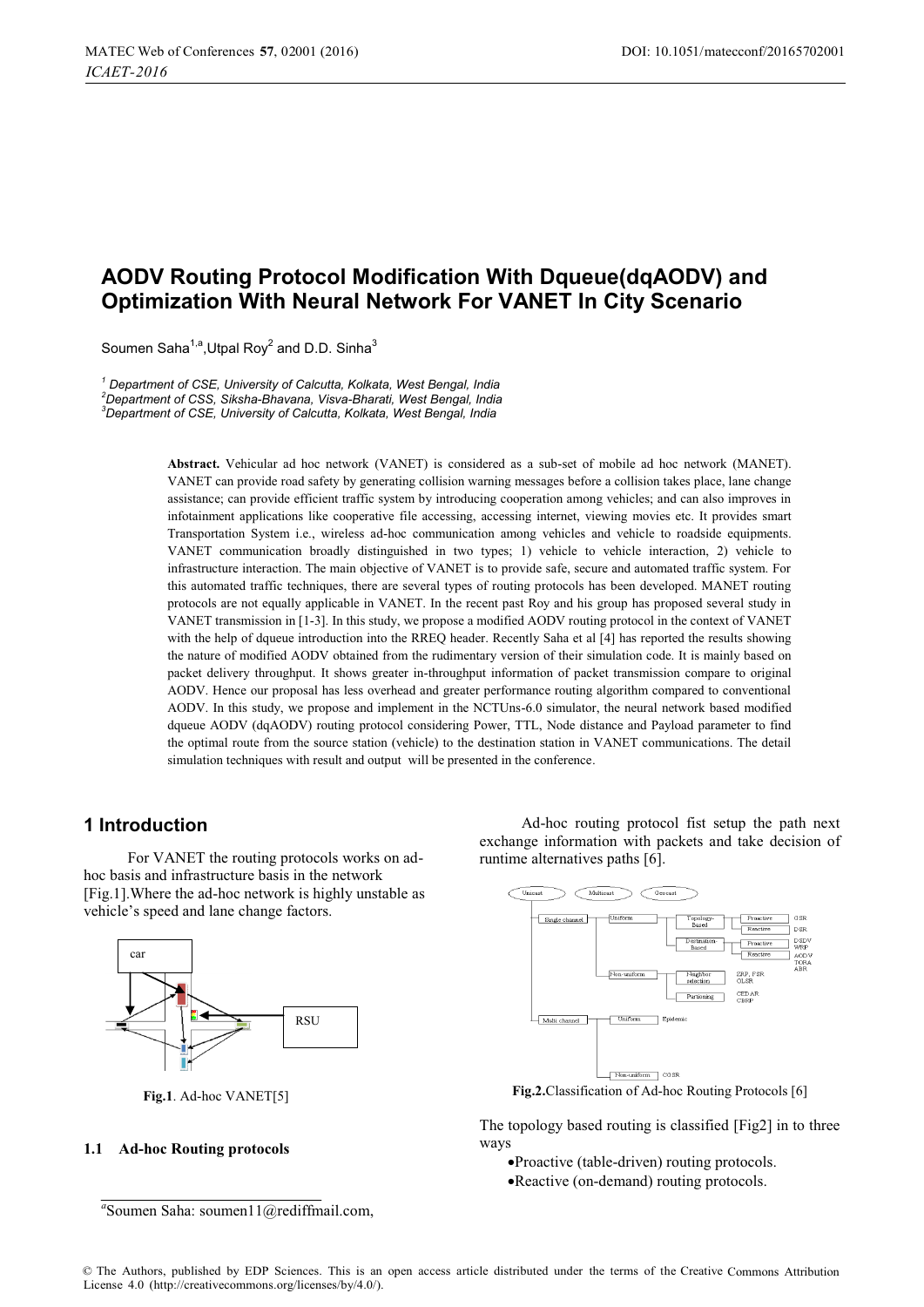-Hybrid routing protocols (for both type).

#### *1.1.2 Proactive Routing*

Proactive routing protocols are based on shortest path first algorithms [6]. It maintains and update routing information's on routing in between all nodes of a supplied network at all times, even if the paths are not currently being used. Even if some paths are never used but updates for those paths are constantly broadcasted among nodes [6]. Route updates are periodically performed regardless of network payload, bandwidth constraints.

#### *1.1.3 Reactive Routing*

On demand or reactive routing protocols were planned to overcome the overhead problem, which was created by proactive routing protocols. Maintaining only those routes that are currently live and active [6]. These protocols implement route determination on a demand basis or need basis and maintain only the routes that are currently in use. Therefore it reducing the burden and overhead on the network when only a subset of available routes is in active at any point of time [6].

AODV maintains and uses an efficient method of routing, which reduces network burden by broadcasting route discovery packet mechanism and by runtime updating routing information at each adjacent node. Route discovery in AODV can be perform by sending RREQ (Route Request) from a node when it needs a route to send the data to a particular destination. After sending RREQ, a node waits for the RREP (Route Reply) and if it does not receive any RREP within time threshold.

The node members of contracted ad-hoc network when out of the range of the existing ad-hoc network, it may fails to progress. Hence, we need some other helping equipments (road side equipment) to help those node (Vehicle) to progress. But, irrespective of that, if we taken the existing neighbor Ad-hoc network, that can help to restart the communication with that isolate node(Vehicle),which is more economic, as we do not need any extra equipment or extra data communication.

### **2 Proposed Work:**

Our previous proposed modified AODV routing protocol by implementing a dqueue (dqAODV)[7] is on the basis of packet collision, packet drop and in-out throughput. The fact is that when a intermediate node between source and destination gets some packet from the another node which had got from any other node will insert the node's IP to the generated dqueue instead of discarded. During unicast the RREP packet if any link is breakage, then this node pick out the another node from the created dqueue and re-unicast the RREP packet .

 Proposed Artificial Intelligence Based Modified AODV Routing Protocol in VANET

In AODV protocol, a source station (vehicle) initiates a Route Request (RREQ) in the network for connecting to a destination station (node), the route is determined considering the four attributes or parameters like the distance (D), the overload or overhead (O), the consumption of electric power (P), and the expected time (T) to remain the route in alive (active) condition. First three attributes (D, O, P) are acceptable for lesser or minimum value and the fourth attribute expected time is accomplished for larger value, i.e., longer period. Therefore, the normalized expected time period is deducted from one (1) to bring homogeneity among all attributes. There may be different routes under AODV protocol available from the source station to the destination station having one set of values D, O, P, and T for each route. Now the best AODV route is selected among the different routes by applying fuzzy neural network algorithm [8-10][11].

#### **2.1 Modified AODV Route Searching by Fuzzy Neural Network**

P.K. Bhattacharjee , et. Al [11] have propose a optimization technique of routing parameters using fuzzy neural network. According their aproch we have optimize the routing parameter for our experiment.

ASA1: The normalized value of a distance (d1) is equal to  $D_1/D_{\text{max}}$ , where  $D_1$  is the distance for a particular route, and  $D_{\text{max}}$  is the maximum available distance among the all routes in the route discovery process. If the normalized route distance for a specific path is taken as d1, the membership functions of a fuzzy set F1 is defined as follows,  $\mu_{F1}(a1) = d1$ , hence,  $F1 = \{(a1, d1)\}.$ 

ASA2: The normalized value of an Overhead (h1) is equal to  $O_1/O_{\text{max}}$ , where  $O_1$  is the overhead or Overload for the specific route, and  $O_{\text{max}}$  is the maximum available Overhead among the all routes in the route discovery process. If the normalized overhead value is taken as h1 for the particular route, The membership functions of a fuzzy set F2 is defined as follows,  $\mu_{F2}(a2) = h1$ , hence, F2  $= \{(a2, h1)\}\$ 

ASA3: The normalized value of consumed electric power (p1) is equal to  $P_1/P_{\text{max}}$ , where  $P_1$  is the electric power consumed for the route, and  $P_{max}$  is the maximum electric power consumed for a route in the route discovery process. If the normalized electric power consumed value is taken as p1 for the specific route, the membership functions of a fuzzy set F3 is defined as follows,  $\mu_{F3}(a3) = p1$ , hence,  $F3 = \{(a3, p1)\}.$ 

ASA4: The normalized value of a time  $(t_n)$  available is equal to  $T_1/T_{\text{max}}$ , where  $T_1$  is the expected time allocated for the specific route, and  $T_{\text{max}}$  is the maximum available expected time for a route in the route discovery process. Since the normalized available time is preferred for larger value; the normalized unavailable time (t1) which is favored for lesser value, is taken as the fourth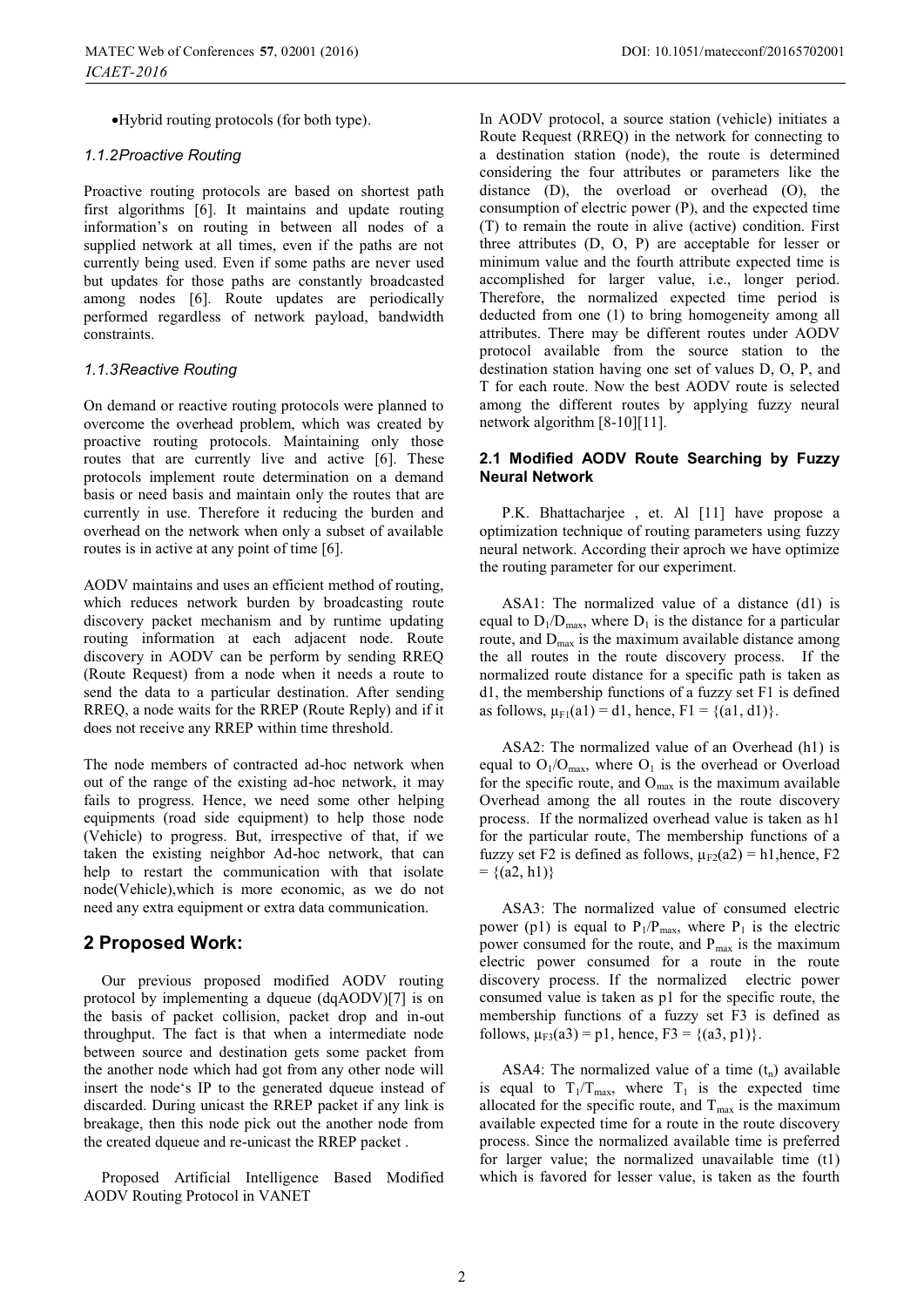attribute to bring the homogeneity with all other attributes, then t1 is better for lesser value,

So, t1 =  $(1 - t_n)$ . If the normalized time is taken as t1 for the particular route, the membership functions of a fuzzy set F4 is defined as follows,  $\mu_{F4}(a4) = t1$ , hence, F4  $= \{(a4, t1)\}.$ 

ASA5: Now, the fuzzy operations such as fuzzy set intersection (minimum) and union (maximum) taking three fuzzy membership functions at a time out of total four fuzzy membership functions[Fig. 3]; the four different values of each fuzzy operation such as fuzzy set intersection or union are obtained as mentioned below:



**Fig.3.** Block diagram of the fuzzy neural network for Modified AODV (Ai-dqAODV) Routing Protocol[11]

ASA6: For ascertaining the best or the optimum route under AODV routing protocol, fuzzy neural network algorithm on the results of the fuzzy operations have been applied.

Different weightages to these fuzzy operations (intersection and union) are imposed and these weightages are assigned by altering different values in practical examples and the best values are considered.

 $WT_1$ :  $WT_2$ :  $WT_3$ :  $WT_4 = 0.5$ : 0.45 : 0.42 : 0.4

 $WV_1$ :  $WV_2$ :  $WV_3$ :  $WV_4$  = 0.9 : 0.85 : 0.83 : 0.8

The values of the fuzzy operations are multiplied by the corresponding weightages for computing the optimum or the final values, i.e.,

 $FT_1$ :  $FT_2$ :  $FT_3$ :  $FT_4 = T_1 \times WT_1$ :  $T_2 \times WT_2$ :  $T_3 \times$  $WT_3: T_4 \times WT_4 = 0.5T_1: 0.45T_2: 0.42T_3: 0.4T_4$ 

 $FV_1$ :  $FV_2$ :  $FV_3$ :  $FV_4 = V_1 \times WV_1$ :  $V_2 \times WV_2$ :  $V_3 \times$  $WV_3: V_4 \times WV_4 = 0.9V_1: 0.85V_2: 0.83V_3: 0.8V_4$ 

ASA7: All the final values of a particular fuzzy operation are defuzzified by a defuzzifying function. Defuzzification is done by the Composite Maxima method, i.e.,  $max(FT_1, FT_2, FT_3, FT_4) = a$ , and  $max(FV_1, T_2, FT_4) = a$  $FV_2$ ,  $FV_3$ ,  $FV_4$ ) = b.

ASA8: The fuzzy-neural rule on the results of the final defuzzified outputs are determined according to examine different values on the practical examples, and then the best suited values are taken.

Thus as per fuzzy neural rule, if  $a \le 0.21$ , and  $b \le 0.54$ both satisfies, then it ensures that the route is the best route under M-AODV protocol; otherwise, not. Then the data from the other available routes are to be tested accordingly. Here the value of TTL can be optimized by getting the best route immediately. The block diagram of the fuzzy neural network in selecting the best route under Modified AODV protocol is described in Fig. 1.

### **Discussion 3 Implementation Results and**

Now applying fuzzy-neural rule, max $(FT_1, FT_2, FT_3, FT_4)$  $= 0.175$ , i.e.,  $\leq 0.21$  and max(FV<sub>1</sub>, FV<sub>2</sub>, FV<sub>3</sub>, FV<sub>4</sub>) = 0.4335, i.e.,  $\leq$  0.54, therefore, the route detected under M-AODV scheme is accepted and may be used for traffic (data) flow. Thus, TTL must possess the least value, as the best route is obtained.

#### **3.1 Simulation**

In this study, we used NCTUns-6.0[12] for simulation. We have chosen this simulator because,

- - Highly integrated and professional GUI environment.
- -Support for various network protocols.
- -Support for various important network.
- - Same configuration and operations as for real life networks.
- - High simulation speed and repeatable simulation result.
- -High fidelity simulation results.

#### *3.1.1 Performance metrics*

Different performance metrics are used to check the performance of routing protocols in various network environments. In our study we have selected throughput and packet drop to check the performance of VANET routing protocols against each other. The reason for the selection of these performance metrics is to check the performance of routing protocols in highly mobile environment of VANET. Moreover, these performance metrics are used to check the effectiveness of VANET routing protocols i.e. how well the protocol deliver packets and how well the algorithm for a routing protocol performs in order to discover the route towards destination. The selected metrics for routing protocols evaluation are as follows [13,14].

### -*Throughput*

Throughput is the average number of successfully delivered data packets on a communication network or network node. In other words throughput describes as the total number of received packets at the destination out of total transmitted packets [13]. Throughput is calculated in bytes/sec or data packets per second. The simulation result for throughput in NCTUns6.0 shows the total received packets at destination in KB/Sec, mathematically throughput is shown as follows:

 $T_s = (P_k * Z) / T_h$  *(bytes/sec)* (1)

*Pk : Total number of received packets at destination* 

- *Ts : Total simulation time*
- *Z : packet size*
- *Th : Throughput*

### -*Packet Drop*

Packet drop shows total number of data packets that could not reach destination successfully. The reason for packet drop may arise due to congestion, faulty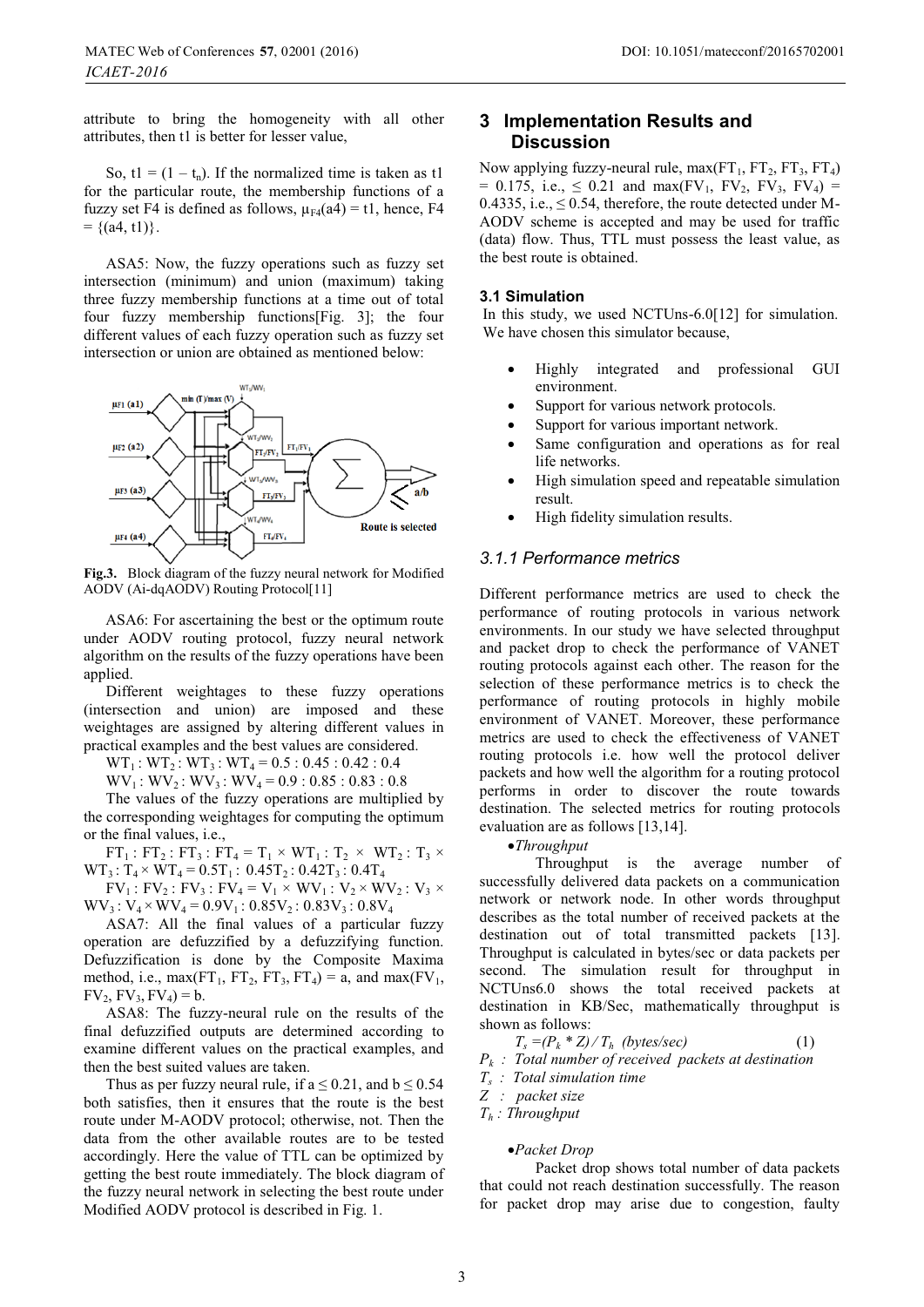hardware and queue overflow etc. Packet drop affects the network performance by consuming time and more bandwidth to resend a packet. Lower packet drop rate shows higher protocol performance.

-*Collision* 

The Collision of data packet is the number of packets collides to each other due to congestion. It affects the performance directly on the bandwidth. Lower packet collision rate shows higher protocol performance.

### **3.2. Simulation scenario:**

We have taken a mess structured scenario (city scenario of New Delhi[15][Fig 4]) as it was earlier studied, where it gives best performance among other type of city scenario of AODV routing algorithm[13,14] ) as our proposed algorithm for routing based on AODV, for dense traffic.



**Fig4:** Testing Scenario[15]

#### **3.3. Testing parameters:**

We have taken the simulation parameters for different routing algorithems in NCTUns simulators are as shown in Table 1 and 2.

| $1.22 \times 1.7$ to state parameter               |                                           |
|----------------------------------------------------|-------------------------------------------|
| Parameter                                          | <b>Settings</b>                           |
| Transmission mode                                  | TCP/IP                                    |
| Lane Width                                         | 20 <sub>m</sub>                           |
| Simulation time                                    | 400sec                                    |
| RTS threshold                                      | 3000bytes $(O)$                           |
| The car profile (Taken five)                       | 18km/H, 36km/H,<br>50km/H, 60km/H, 80km/H |
| Number of lane                                     |                                           |
| The protocol                                       | AODV, dqAODV                              |
| standard used for each<br>vehicular node           | IEEE802.11b                               |
| cars are selected for three<br>different scenarios | $10,15,20,25$ (D)                         |
| Transmission power used                            | 15dbm(P)                                  |
| TTL                                                | 7(T)                                      |
| Frequency Channel                                  | 3                                         |
| Hello interval                                     | 1000                                      |
| Route Timeout                                      | 3000                                      |
| Hello loss                                         | $\mathbf{2}$                              |
| Link Bandwidth                                     | 11db                                      |

**Table 2:** ai-dqAODV testing parameters

| Parameter         | <b>Settings</b> |
|-------------------|-----------------|
| Transmission mode |                 |

| Lane Width                                         | 20 <sub>m</sub>                           |
|----------------------------------------------------|-------------------------------------------|
| Simulation time                                    | 400sec                                    |
| RTS threshold                                      | 4000bytes $(O)$                           |
| The car profile (Taken five)                       | 18km/H, 36km/H, 50km/H,<br>60km/H, 80km/H |
|                                                    |                                           |
| Number of lane                                     |                                           |
| The protocol                                       | Ai-dqAODV                                 |
| standard used for each<br>vehicular node           | IEEE802.11b                               |
| cars are selected for three<br>different scenarios | $10,15,20,25$ (D)                         |
| Transmission power used                            | 7dbm(P)                                   |
| TTL                                                | 3(T)                                      |
| Frequency Channel                                  | 2                                         |
| Hello Interval                                     | 2000                                      |
| Route Timeout                                      | 4000                                      |
| Hello loss                                         | 4                                         |
| Link Bandwidth                                     | 7db                                       |

### **3.4. Results:**

*3.4.1 Collision graph* 





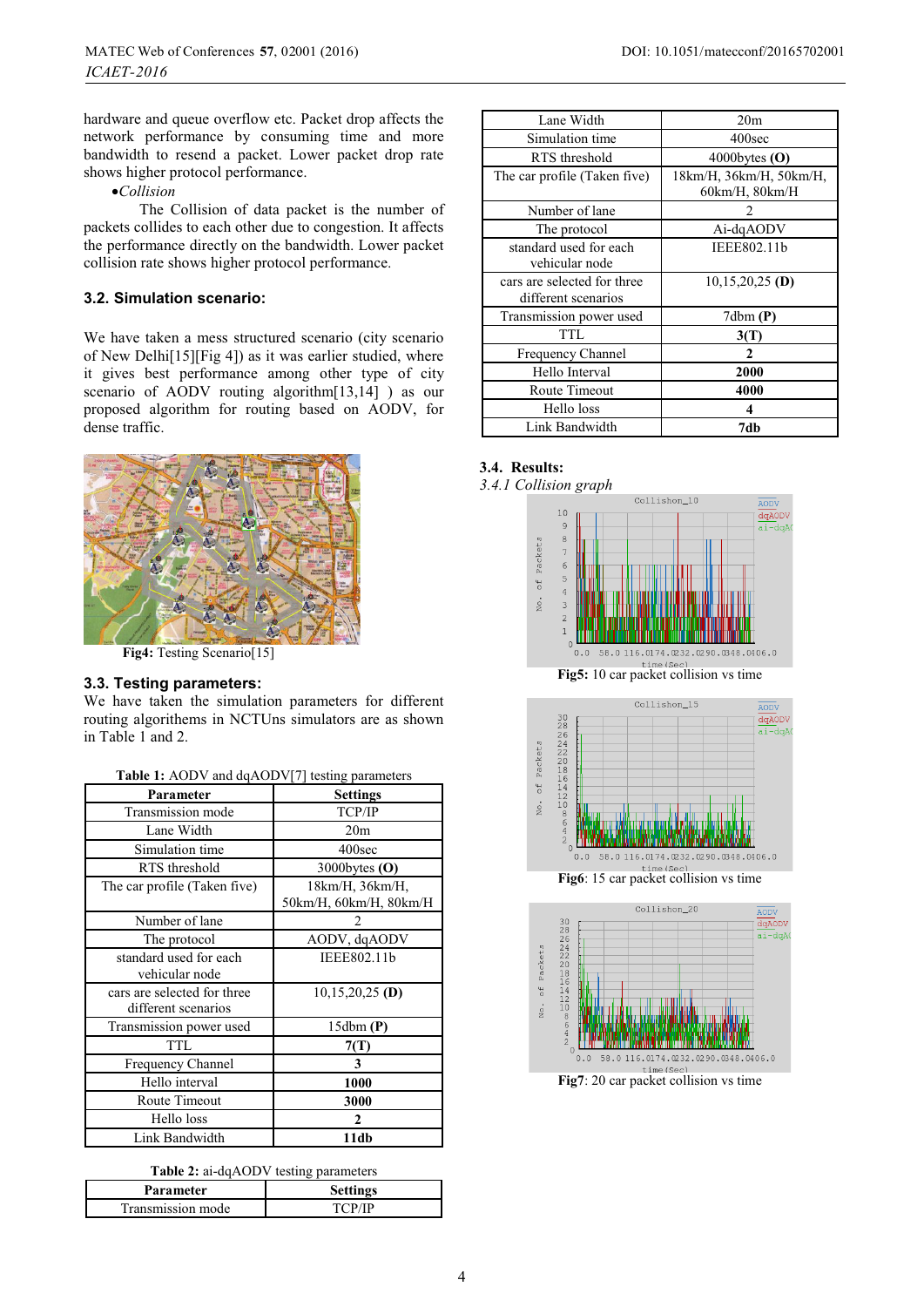

*3.4.2. Drop graph* 







**Fig11**: 20 car packet drop vs time



**Fig12:** 25 car packet drop vs time

#### *3.4.3. Throughput graph*



**Fig16:** 25 car packet throughput vs time

We found the packet in collide is slightly worst in dqAODV than AODV or ai-dqAODV [Fig 5-8]. It causes due to less packet inject in the network of ai-dqAODV. It indicate our proposal of optimization in parameter using neural network is works. Now drop of packets is almost same when car density is low(10) [Fig-9]. But, when car density is higher, the packet drop is considerable high in ai-dqAODV [Fig 10-12]. It indicates some of the routing parameters, like transmission power, etc should be tuned to increase further. Finally packet throughput [Fig.13,14,16] is also comparable with dqAODV and AODV except one situation of car density 15[Fig.15]. Therefore we have got a comparable result with AODV

and dqAODV in this proposal. It indicates with reduced